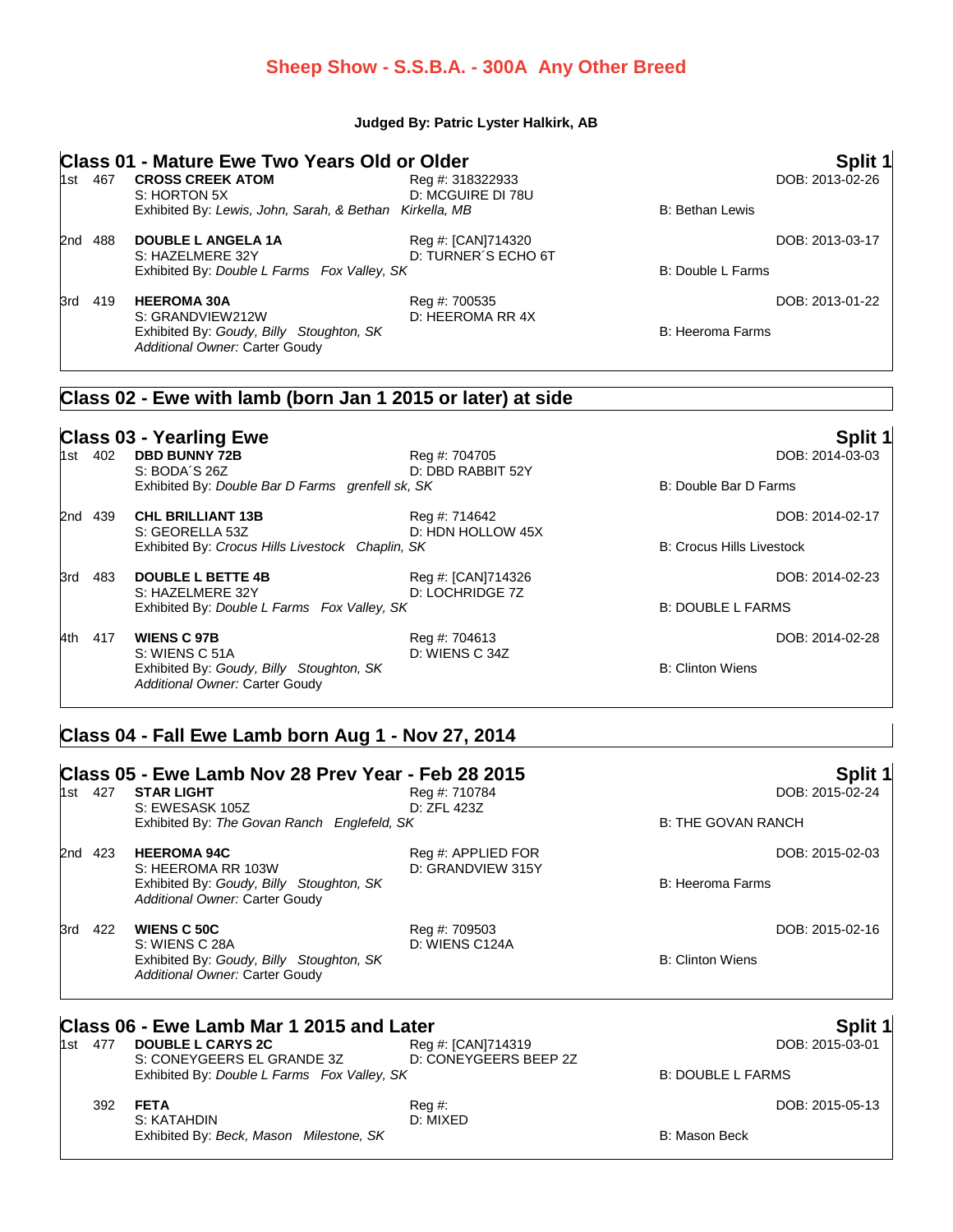|       | 1st 402 | <b>Class 07 - Grand Champion and Reserve Grand Champion Ewe</b><br><b>DBD BUNNY 72B</b><br>S: BODA'S 26Z | Reg #: 704705<br>D: DBD RABBIT 52Y            |                                  | Split 0<br>DOB: 2014-03-03 |
|-------|---------|----------------------------------------------------------------------------------------------------------|-----------------------------------------------|----------------------------------|----------------------------|
|       |         | Exhibited By: Double Bar D Farms grenfell sk, SK                                                         |                                               | B: Double Bar D Farms            |                            |
|       | 2nd 427 | <b>STAR LIGHT</b>                                                                                        | Reg #: 710784                                 |                                  | DOB: 2015-02-24            |
|       |         | S: EWESASK 105Z<br>Exhibited By: The Govan Ranch Englefeld, SK                                           | D: ZFL 423Z                                   | <b>B: THE GOVAN RANCH</b>        |                            |
|       |         | <b>Class 08 - Mature Ram Two Years Old or Older</b>                                                      |                                               |                                  | <b>Split 1</b>             |
|       | 1st 403 | <b>DBD ARIK 49A</b><br>S: BODA'S 26Z                                                                     | Reg #: 693001<br>D: CRANE CREEK DORPERS 1156R |                                  | DOB: 2013-03-25            |
|       |         | Exhibited By: Double Bar D Farms grenfell sk, SK                                                         |                                               | B: Double Bar D Farms            |                            |
|       |         | <b>Class 09 - Yearling Ram</b>                                                                           |                                               |                                  | Split 1                    |
|       | 1st 462 | <b>BARAN MARKO</b><br>S: BARAN ALEXEY 92Y                                                                | Reg #: APPLIED<br>D: VIVTSYA IVANNA 04Y       |                                  | DOB: 2014-04-05            |
|       |         | Exhibited By: Circle K farms Silton, SK                                                                  |                                               | <b>B: Circle K Farms</b>         |                            |
|       | 2nd 479 | <b>DOUBLE L BAXTER 2B</b>                                                                                | Reg #: [CAN]714325                            |                                  | DOB: 2014-02-21            |
|       |         | S: HAZELMERE 32Y<br>Exhibited By: Double L Farms Fox Valley, SK                                          | D: BRIEN G&L 17Z                              | <b>B: DOUBLE L FARMS</b>         |                            |
|       | 3rd 525 | <b>ROCKING S EL GRANDE 11B</b>                                                                           | Reg #: 704518                                 |                                  | DOB: 2014-06-30            |
|       |         | S: CONEYGEERS EL GRANDE 3Z<br>Exhibited By: Rocking S Ranch Nokomis, SK                                  | D: ROCKING S EMMA 5Z                          | B: Rocking S Ranch               |                            |
|       | 4th 442 | <b>CHL BOMBER 1B</b>                                                                                     | Reg #: 714641                                 |                                  | DOB: 2014-02-10            |
|       |         | S: GEORGELLA 53Z<br>Exhibited By: Crocus Hills Livestock Chaplin, SK                                     | D: HDN HOLLOW 447X                            | <b>B: Crocus Hills Livestock</b> |                            |
| 5th   | -401    | <b>DBD BROTHER 81B</b>                                                                                   | Reg #: 704706                                 |                                  | DOB: 2014-03-03            |
|       |         | S: BODA'S 26Z<br>Exhibited By: Double Bar D Farms grenfell sk, SK                                        | D: DBD RABBIT 52Y                             | B: Double Bar D Farms            |                            |
| 6th l | 463     | <b>BARAN GREGOR</b>                                                                                      | Reg #: APPLIED                                |                                  | DOB: 2014-04-15            |
|       |         | S: LOCHEND WATSON 17W<br>Exhibited By: Circle K farms Silton, SK                                         | D: AMANDA BRO 09W                             | <b>B: Circle K Farms</b>         |                            |
| 7th.  | 501     | <b>MACKID'S LADD 224B</b>                                                                                | Reg #: 715920                                 |                                  | DOB: 2014-03-24            |
|       |         | S: MACKID'S SANDMAN 57Y<br>Exhibited By: MacDougall, Kim & Diane Regina, SK                              | D: MACKID'S EVE 13U                           | B: MacKid's Sheep                |                            |
|       |         |                                                                                                          |                                               |                                  |                            |
|       | 493     | <b>PALMER JJ VINCENT</b><br>S: LOMONCO 81Z                                                               | Reg #: 705787<br>D: PALMER JJ 1Y              |                                  | DOB: 2014-03-09            |
|       |         | Exhibited By: MacDougall, Kim & Diane Regina, SK                                                         |                                               | B: JJ Palmer                     |                            |
|       | 497     | TODD H&J 17B ET                                                                                          | Reg #: 709294                                 |                                  | DOB: 2014-02-09            |
|       |         | S: MB GENETICS XF-4EM<br>Exhibited By: MacDougall, Kim & Diane Regina, SK                                | D: TODD H&J 15S                               | B: H&J Todd                      |                            |
|       |         |                                                                                                          |                                               |                                  |                            |

# **Class 10 - Fall Ram Lamb born Aug 1 - Nov 27, 2014**

|         | Class 11 - Ram Lamb Nov 28 Prev Year- Feb 28 2015 | Split 1            |                    |
|---------|---------------------------------------------------|--------------------|--------------------|
| 1st 436 | <b>RANGER</b>                                     | Rea #: 711908      | DOB: 2015-02-12    |
|         | S: 7FI 424W                                       | D: RISING STAR 56W |                    |
|         | Exhibited By: The Govan Ranch Englefeld, SK       |                    | B: THE GOVAN RANCH |

**Class 12 - Ram Lamb Mar 1 2015 and Later**<br>
1st 374 GEORGELLA F 93C<br>
S: MEDICINE RIDGE 438W<br>
B: GEORGELLA 102Y<br>
D: GEORGELLA 102Y 1st 374 **GEORGELLA F 93C** S: MEDICINE RIDGE 438W Exhibited By: Georgella Farms Southey, SK **Billion** B: Karen Bannow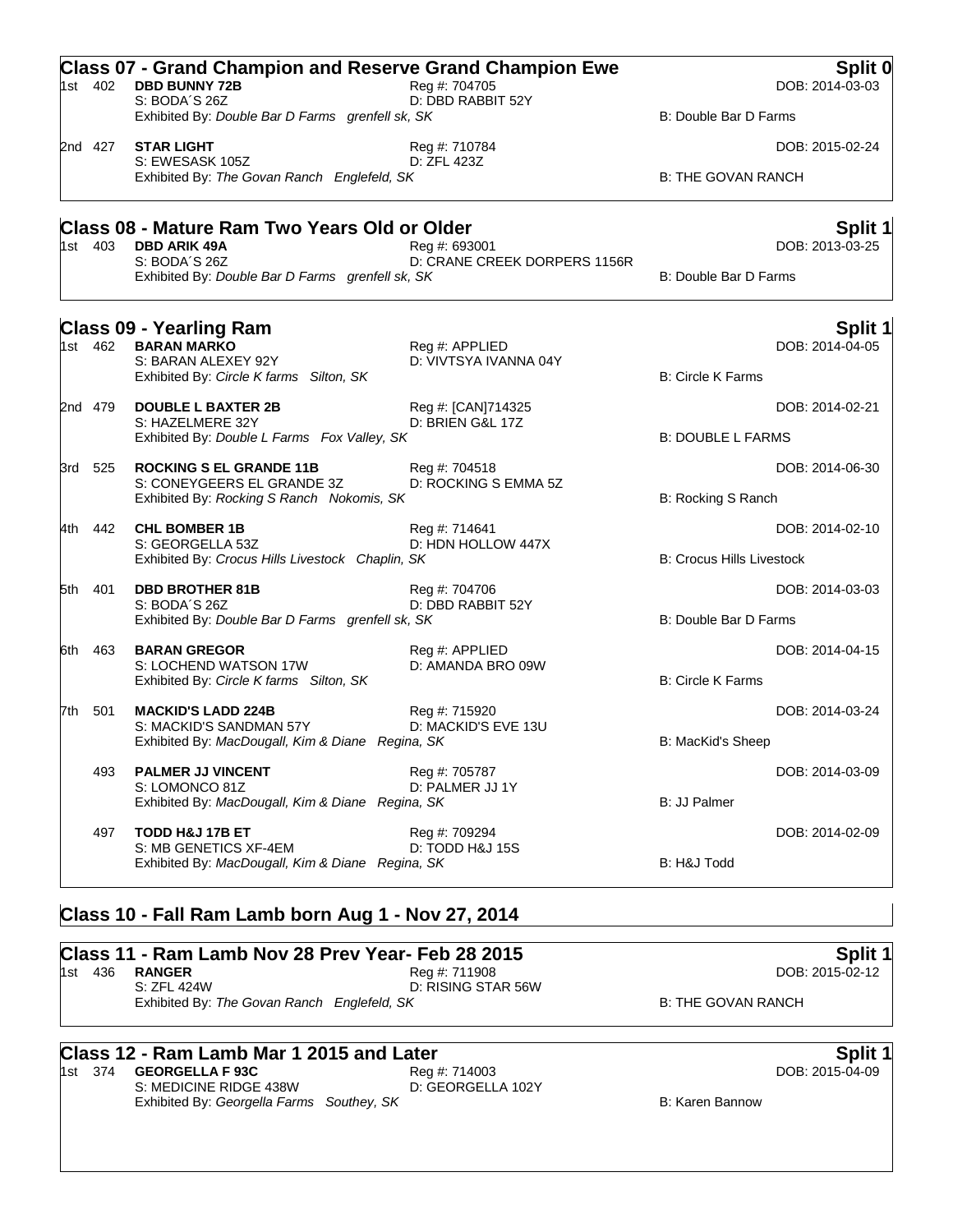|     |         | <b>Class 16 - Premier Breeder</b>                                   |                                                                 |                           | Split 0         |
|-----|---------|---------------------------------------------------------------------|-----------------------------------------------------------------|---------------------------|-----------------|
|     |         | Exhibited By: Double L Farms Fox Valley, SK                         |                                                                 |                           |                 |
|     | 1st 482 | <b>Breeder's Flock</b>                                              |                                                                 |                           |                 |
|     |         | Class 15 - Breeder's Flock                                          |                                                                 |                           | Split 1         |
|     |         | <b>Class 14 - Get-of-Sire</b>                                       |                                                                 |                           |                 |
|     |         | <b>GEORGELLA F 93C</b>                                              | Reg #: 714003                                                   |                           |                 |
|     | 2nd 374 | Exhibited By: Georgella Farms Southey, SK                           |                                                                 | <b>B: Karen Bannow</b>    |                 |
|     |         | <b>RANGER</b>                                                       | Reg #: 711908                                                   |                           |                 |
|     | 1st 436 | Exhibited By: The Govan Ranch Englefeld, SK                         | <b>Class 13 - Grand Champion and Reserve Grand Champion Ram</b> | <b>B: THE GOVAN RANCH</b> | Split 0         |
|     |         |                                                                     |                                                                 |                           |                 |
|     |         | S: MEDICINE RIDGE 438W<br>Exhibited By: Georgella Farms Southey, SK | D: GEORGELLA 13Z                                                | B: Karen Bannow           |                 |
| 3rd | 373     | <b>GEORGELLA 95C</b>                                                | Reg #: 713999                                                   |                           | DOB: 2015-03-28 |
|     |         | Exhibited By: Double L Farms Fox Valley, SK                         |                                                                 | <b>B: DOUBLE L FARMS</b>  |                 |
|     | 2nd 487 | <b>DOUBLE L CASSIUS 6C</b><br>S: CALERO TEX 57A                     | Reg #: [CAN]714330<br>D: DOUBLE L ANGELA 1A                     |                           | DOB: 2015-04-10 |

1st 488 **Premier Breeder** Exhibited By: *Double L Farms Fox Valley, SK*

#### **Class 17 - Rookie of the Year**

#### **Sheep Show - S.S.B.A. - 300CA Canadian Arcott**

**Judged By: Patric Lyster Halkirk, AB**

#### **Class 01 - Mature Ewe Two Years Old or Older**

|  |         | Class 02 Ewe with lamb (born Jan 1 2015 or later) at side |                                    |                           | Split 1         |
|--|---------|-----------------------------------------------------------|------------------------------------|---------------------------|-----------------|
|  | 1st 388 | <b>BRAEBANK GRANDAUGHTER</b>                              | Reg #: 702226                      | Tattoo: 318322911         | DOB: 2014-02-22 |
|  |         | S: MEDICINE RIDGE 514Z                                    | D: ZUBOT 239T                      | Weight: 0                 |                 |
|  |         | <b>Calf at Side: BRAEBANK CZAR</b>                        | Reg #: 714552                      | Tattoo: gg 82c            | DOB: 2015-03-25 |
|  |         | S: SAWYER 40X                                             | Sex: M                             | Weight: 0                 | WPDA: 0.00      |
|  |         | Exhibited By: Braebank Stock Farm Pilger, SK              |                                    | B: braebank stock farm    |                 |
|  |         | <b>Class 03 - Yearling Ewe</b>                            |                                    |                           | Split 1         |
|  | 1st 429 | <b>DOTI BEA</b><br>S: MEDICINE RIDGE 514Z                 | Reg #: 703741<br>D: NAPKIN FARM 3Y |                           | DOB: 2014-02-28 |
|  |         | Exhibited By: The Govan Ranch Englefeld, SK               |                                    | <b>B: THE GOVAN RANCH</b> |                 |
|  | 2nd 433 | <b>BEATRIX</b>                                            | Reg #: 702228                      |                           | DOB: 2014-02-28 |
|  |         | S: MEDICINE RIDGE 514Z                                    | D: ZFL 173Y                        |                           |                 |

**Class 04 - Fall Ewe Lamb born Aug 1 - Nov 27 2014**

Exhibited By: The Govan Ranch Englefeld, SK B: THE GOVAN RANCH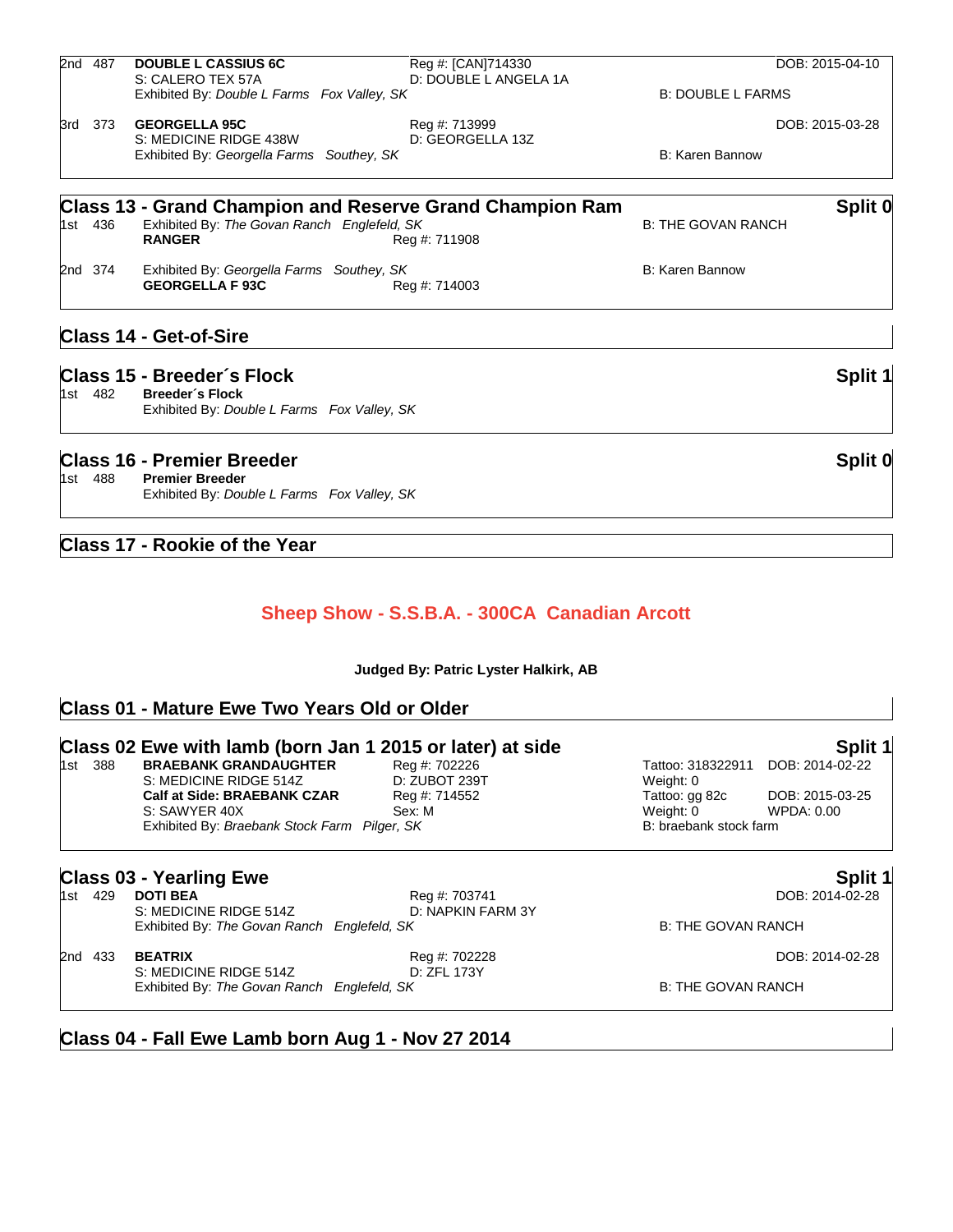|        | 1st 386 | Class 05 - Ewe Lamb Nov 28 Prev Year - Feb 28 2015<br><b>BRAEBANK CORAL</b><br>S: MEDICINE RIDGE 514Z                                                                                          | Reg #: 711712<br><b>D: EWE 98Y</b>         |                                           | Split 1<br>DOB: 2015-01-27 |
|--------|---------|------------------------------------------------------------------------------------------------------------------------------------------------------------------------------------------------|--------------------------------------------|-------------------------------------------|----------------------------|
|        |         | Exhibited By: Braebank Stock Farm Pilger, SK                                                                                                                                                   |                                            | <b>B: BRAEBANK STOCK FARM</b>             |                            |
|        | 2nd 428 | <b>CONNIE</b><br>S: MEDICINE RIDGE 514Z<br>Exhibited By: The Govan Ranch Englefeld, SK                                                                                                         | Reg #: 708480<br>D: ZFL 319X               | B:                                        | DOB: 2015-01-24            |
|        |         | Class 06 - Ewe Lamb Mar 1 2015 and Later                                                                                                                                                       |                                            |                                           | <b>Split 1</b>             |
|        | 1st 437 | <b>BRAEBANK CAPRICE 49C</b><br>S: MEDICINE RIDGE 514Z<br>Exhibited By: The Govan Ranch Englefeld, SK                                                                                           | Reg #: 712973<br>D: NIKKEL RB 8A           | B: Roly Bateman                           | DOB: 2015-03-10            |
|        | 2nd 381 | <b>BRAEBANK CHARM</b><br>S: MEDICINE RIDGE 514Z                                                                                                                                                | Reg #: 714558<br>D: EWE 413X               |                                           | DOB: 2015-03-10            |
|        |         | Exhibited By: Braebank Stock Farm Pilger, SK                                                                                                                                                   |                                            | <b>B: BRAEBANK STOCK FARM</b>             |                            |
|        | 3rd 378 | <b>BRAEBANK CZARINA</b><br>S: SAWYER 40X                                                                                                                                                       | Reg #: 714553<br>D: BRAEBANK GRANDAUGHTER  |                                           | DOB: 2015-03-25            |
|        |         | Exhibited By: Braebank Stock Farm Pilger, SK                                                                                                                                                   |                                            | B: braebank stock farm                    |                            |
| l4th i | 400     | <b>LAKELAND 703C</b><br>S: MEDICINE RIDGE 552Y                                                                                                                                                 | Reg #: PENDING<br>D: SAWYER C 11X          |                                           | DOB: 2015-03-06            |
|        |         | Exhibited By: Lakeland College Vermilion, AB                                                                                                                                                   |                                            | <b>B: Lakeland College</b>                |                            |
|        | 5th 384 | <b>BRAEBANK CHELSEY</b><br>S: SAWYER 40X<br>Exhibited By: Braebank Stock Farm Pilger, SK                                                                                                       | Reg #: 714556<br>D: PRAIRIE 8T             | <b>B: BRAEBANK STOCK FARM</b>             | DOB: 2015-03-29            |
|        | 2nd 437 | Exhibited By: Braebank Stock Farm Pilger, SK<br><b>BRAEBANK CAPRICE 49C</b><br>S: MEDICINE RIDGE 514Z<br>Exhibited By: The Govan Ranch Englefeld, SK                                           | Reg #: 712973<br>D: NIKKEL RB 8A           | B: braebank stock farm<br>B: Roly Bateman | DOB: 2015-03-10            |
|        |         | <b>Class 08 - Mature Ram Two Years Old or Older</b><br>1st 541 <b>ZUBOT FARMS 87A</b><br>S: MEDICINE RIDGE 545T<br>Exhibited By: Trowell, Lois Saltcoats, SK<br>Additional Owner: Lois Trowell | Reg #: (CAN) 697408<br>D: ZUBOT FARMS 365T | B: Zubot Farms Ltd.                       | Split 1<br>DOB: 2013-03-09 |
|        |         | <b>Class 09 - Yearling Ram</b>                                                                                                                                                                 |                                            |                                           | <b>Split 1</b>             |
|        | 1st 380 | <b>SHEEP TRAX BENNY</b><br>S: GERMAINE 4072Y<br>Exhibited By: Braebank Stock Farm Pilger, SK                                                                                                   | Reg #: 700887<br>D: SAWYER 76X             | B:                                        | DOB: 2014-01-02            |
|        | 2nd 432 | <b>BEN NEVIS</b><br>S: MEDICINE RIDGE 514Z                                                                                                                                                     | Reg #: 700993<br>D: ZFL 144Y               |                                           | DOB: 2014-02-19            |
|        |         | Exhibited By: The Govan Ranch Englefeld, SK                                                                                                                                                    |                                            | B:                                        |                            |
|        |         | Class 10 - Fall Ram Lamb born Aug 1 - Nov 27 2014                                                                                                                                              |                                            |                                           |                            |
|        | 1st 538 | Class 11 - Ram Lamb Nov 28 Prev Year - Feb 28 2015<br><b>BRAEBANK CANDIDATE 23C</b><br>S: MEDCINE RIDE 577Z                                                                                    | Reg #: 698166<br>D: BRAEBANK SPECKS        |                                           | Split 1<br>DOB: 2015-02-19 |
|        |         | Exhibited By: stahl, mike bruno, SK                                                                                                                                                            |                                            | B: braebank stock farm                    |                            |

| 2nd 426 | CLOVIS                                      | Reg #: 709082            |    | DOB: 2015-01-21 |
|---------|---------------------------------------------|--------------------------|----|-----------------|
|         | S: SHEEP TRAX BUTCH 57B                     | D: SHEEP TRAX ASPEN 367A |    |                 |
|         | Exhibited By: The Govan Ranch Englefeld, SK |                          | B: |                 |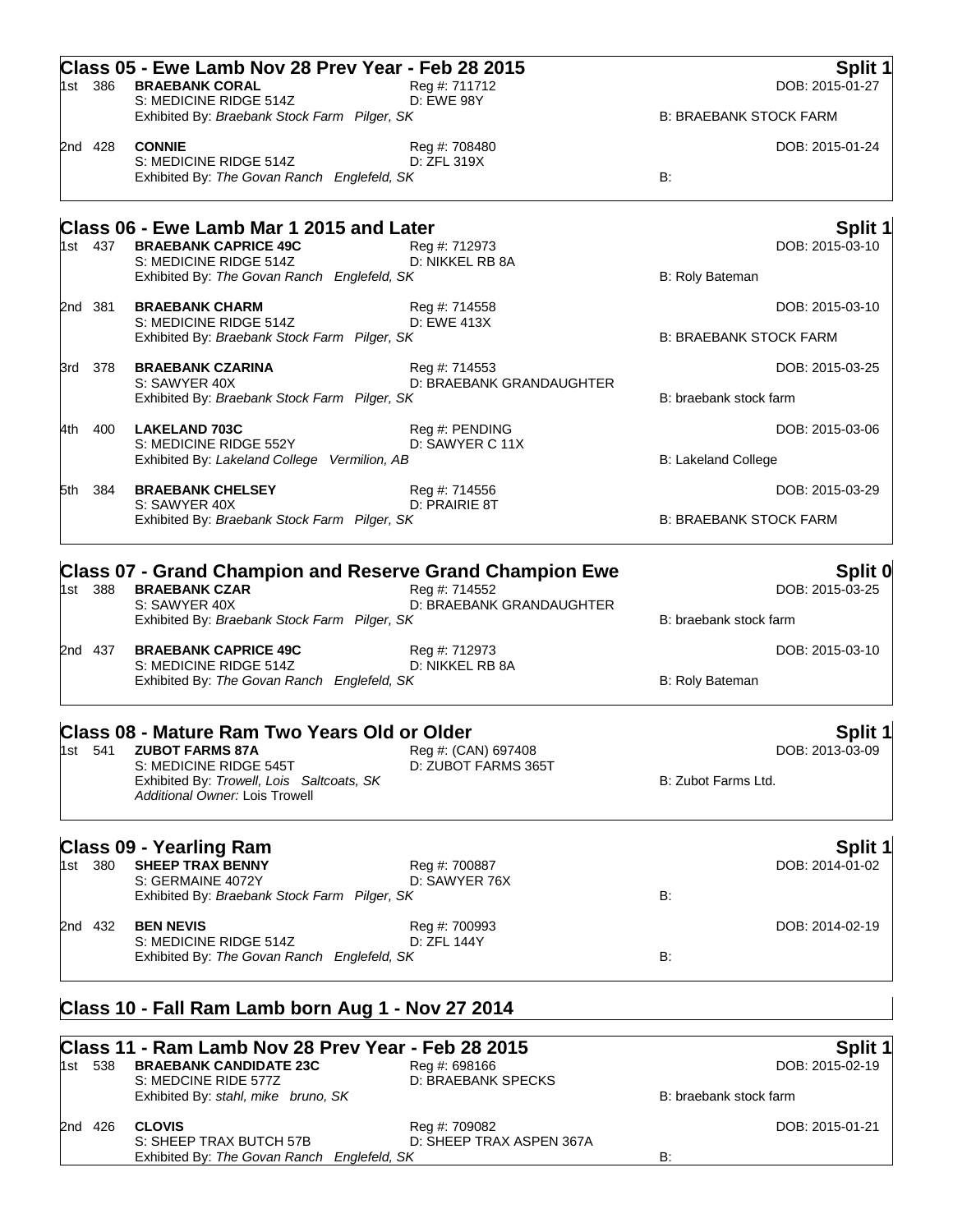| 3rd     | 391     | <b>BRAEBANK COMET</b><br>S: MEDICINE RIDGE 514Z<br>Exhibited By: Braebank Stock Farm Pilger, SK | Reg #: 711712<br>D: BRAEBANK ASTER        | DOB: 2015-02-03<br>B: braebank stock farm |
|---------|---------|-------------------------------------------------------------------------------------------------|-------------------------------------------|-------------------------------------------|
|         | 385     | Class 12 - Ram Lamb Mar 1 2015 and Later<br><b>BRAEBANK CROWN</b>                               | Reg #: 714559                             | Split 1<br>DOB: 2015-03-29                |
|         |         | S: SAWYER 40X<br>Exhibited By: Braebank Stock Farm Pilger, SK                                   | D: PRAIRIE 8T                             | B: braebank stock farm                    |
|         | 379     | <b>BRAEBANK CZAR</b><br>S: SAWYER 40X<br>Exhibited By: Braebank Stock Farm Pilger, SK           | Reg #: 714552<br>D: BRAEBANK GRANDAUGHTER | DOB: 2015-03-25<br>B: braebank stock farm |
|         |         | <b>Class 13 - Grand Champion and Reserve Grand Champion Ram</b>                                 |                                           | Split 0                                   |
| 1st     | 380     | <b>SHEEP TRAX BENNY</b><br>S: GERMAINE 4072Y<br>Exhibited By: Braebank Stock Farm Pilger, SK    | Reg #: 700887<br>D: SAWYER 76X            | DOB: 2014-01-02<br>B:                     |
|         | 2nd 432 | <b>BEN NEVIS</b><br>S: MEDICINE RIDGE 514Z<br>Exhibited By: The Govan Ranch Englefeld, SK       | Reg #: 700993<br>D: ZFL 144Y              | DOB: 2014-02-19<br>B:                     |
|         | 1st 376 | Class 14 - Get-of-Sire                                                                          |                                           | Split 1                                   |
|         |         | Exhibited By: Braebank Stock Farm Pilger, SK                                                    |                                           |                                           |
|         | 1st 387 | Class 15 - Breeder's Flock                                                                      |                                           | Split 1                                   |
|         |         | Exhibited By: Braebank Stock Farm Pilger, SK                                                    |                                           |                                           |
| 1st 381 |         | <b>Class 16 - Premier Breeder</b>                                                               |                                           | Split 0                                   |
|         |         | Exhibited By: Braebank Stock Farm Pilger, SK                                                    |                                           |                                           |
|         |         | Class 17 - Rookie of the Year                                                                   |                                           |                                           |

#### **Sheep Show - S.S.B.A. - 300D Dorset**

**Judged By: Patric Lyster Halkirk, AB**

#### **Class 01 - Mature Ewe Two Years Old or Older**

#### **Class 02 - Ewe with lamb (born Jan 1 2015 or later) at side**

#### **Class 03 - Yearling Ewe**

#### **Class 04 - Fall Ewe Lamb born Aug 1 - Nov 27 2014**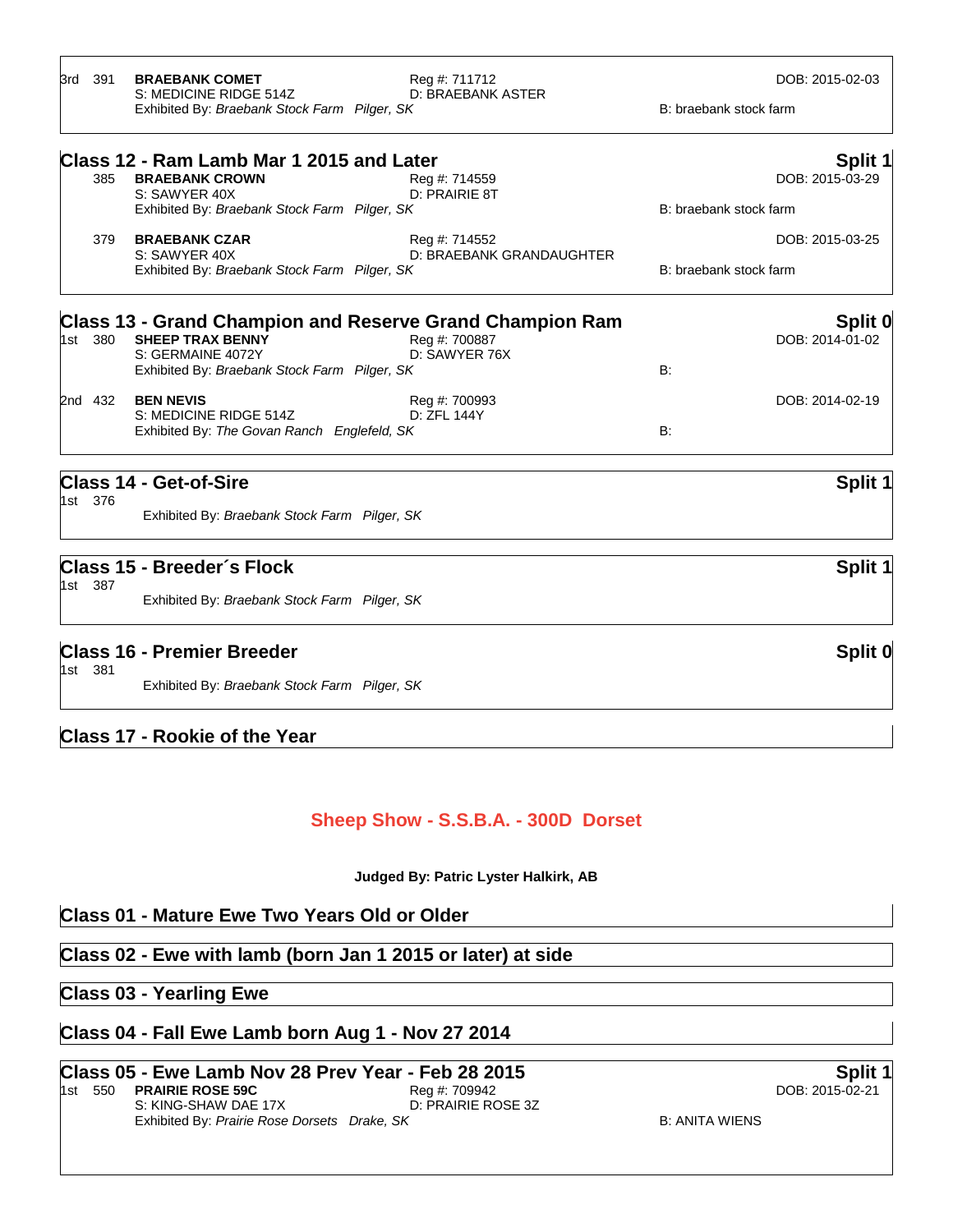| 2nd 383 | <b>BRAEBANK CONSTANCE</b>                                                                                                                  | Reg #: 711711                          |                            | DOB: 2015-01-27 |
|---------|--------------------------------------------------------------------------------------------------------------------------------------------|----------------------------------------|----------------------------|-----------------|
|         | S: WILLIAMS 152A<br>Exhibited By: Braebank Stock Farm Pilger, SK                                                                           | D: WILLIAM J L 153A                    | <b>B:</b> Braebank         |                 |
| 3rd 395 | <b>LAKELAND 591C</b><br>S: BRIEN G & L 75X                                                                                                 | Reg #: PENDING<br>D: ROCKY LANE 205W   |                            | DOB: 2015-02-02 |
|         | Exhibited By: Lakeland College Vermilion, AB                                                                                               |                                        | <b>B: Lakeland College</b> |                 |
| 4th 475 | <b>CROSS CREEK CHAMPAGNE</b><br>S: PRAIRIE ROSE 25A<br>Exhibited By: Lewis, John, Sarah, & Bethan Kirkella, MB                             | Reg #: 318841282<br>D: FURZE WONDER 9W | B:                         | DOB: 2015-02-20 |
| 5th 377 | <b>BRAEBANK CORA</b><br>S: WILLIAMS 152A                                                                                                   | Reg #: 711709<br>D: WILLIAMS 194A      |                            | DOB: 2015-01-21 |
|         | Exhibited By: Braebank Stock Farm Pilger, SK                                                                                               |                                        | B: braebank stock farm     |                 |
| 6th 397 | <b>LAKELAND 620C</b><br>S: BRIAR GLEN 103Z                                                                                                 | Reg #: PENDING<br>D: LAKELAND 846Z     |                            | DOB: 2015-02-02 |
|         | Exhibited By: Lakeland College Vermilion, AB                                                                                               |                                        | <b>B: Lakeland College</b> |                 |
|         | Class 06 - Ewe Lamb Mar 1 2015 and Later                                                                                                   |                                        |                            | Split 1         |
| 500     | <b>KINDAIN LASS 1C</b><br>S: PRAIRIE ROSE 26A                                                                                              | Reg #: APPLIED<br>D: LAKELAND 035A     |                            | DOB: 2015-04-10 |
|         | Exhibited By: MacDougall, Kim & Diane Regina, SK                                                                                           |                                        | B: Kim & Diane macdougall  |                 |
| 491     | <b>KINDAIN LASS 2C</b><br>S: PRAIRIE ROSE 26A                                                                                              | Reg #: APPLIED<br>D: LAKELAND 035A     |                            | DOB: 2015-04-10 |
|         | Exhibited By: MacDougall, Kim & Diane Regina, SK                                                                                           |                                        | B: Kim & Diane macdougall  |                 |
|         |                                                                                                                                            |                                        |                            |                 |
| 550     | <b>Class 07 - Grand Champion and Reserve Grand Champion Ewe</b><br>Exhibited By: Prairie Rose Dorsets Drake, SK<br><b>PRAIRIE ROSE 59C</b> | Reg #: 709942                          | <b>B: ANITA WIENS</b>      | Split 0         |
| 383     | Exhibited By: Braebank Stock Farm Pilger, SK<br><b>BRAEBANK CONSTANCE</b>                                                                  | Reg #: 711711                          | <b>B: Braebank</b>         |                 |

#### **Class 08 - Mature Ram Two Years Old or Older**

### **Class 09 - Yearling Ram**

#### **Class 10 - Fall Ram Lamb born Aug 1 - Nov 27 2014**

|     | Class 11 - Ram Lamb Nov 28 Prev Year - Feb 28 2015 |                                                          |                                          |              |                 |  |
|-----|----------------------------------------------------|----------------------------------------------------------|------------------------------------------|--------------|-----------------|--|
| 1st | 545                                                | <b>FURZE 21C</b><br>S: MCDERMIT 41A                      | $Rea \#$ :<br>D: FURZE YAMILA 86Y        |              | DOB: 2015-01-20 |  |
|     |                                                    | Exhibited By: Furze Farms Ltd. Maryfield, SK             |                                          | B: Jo Walker |                 |  |
|     | 2nd 471                                            | <b>CROSS CREEK CAPTAIN MORGAN</b><br>S: PRAIRIE ROSE 25A | Reg #: 318841281<br>D: PRAIRIE DOG 3690X |              | DOB: 2015-02-15 |  |
|     |                                                    | Exhibited By: Lewis, John, Sarah, & Bethan Kirkella, MB  |                                          | <b>B:</b>    |                 |  |

#### **Class 12 - Ram Lamb Mar 1 2015 and Later**

#### **Class 13 - Grand Champion and Reserve Grand Champion Ram**

#### **Class 14 - Get-of-Sire**

#### **Class 15 - Breeder´s Flock**

# **Class 16 - Premier Breeder**

#### **Class 17 - Rookie of the Year**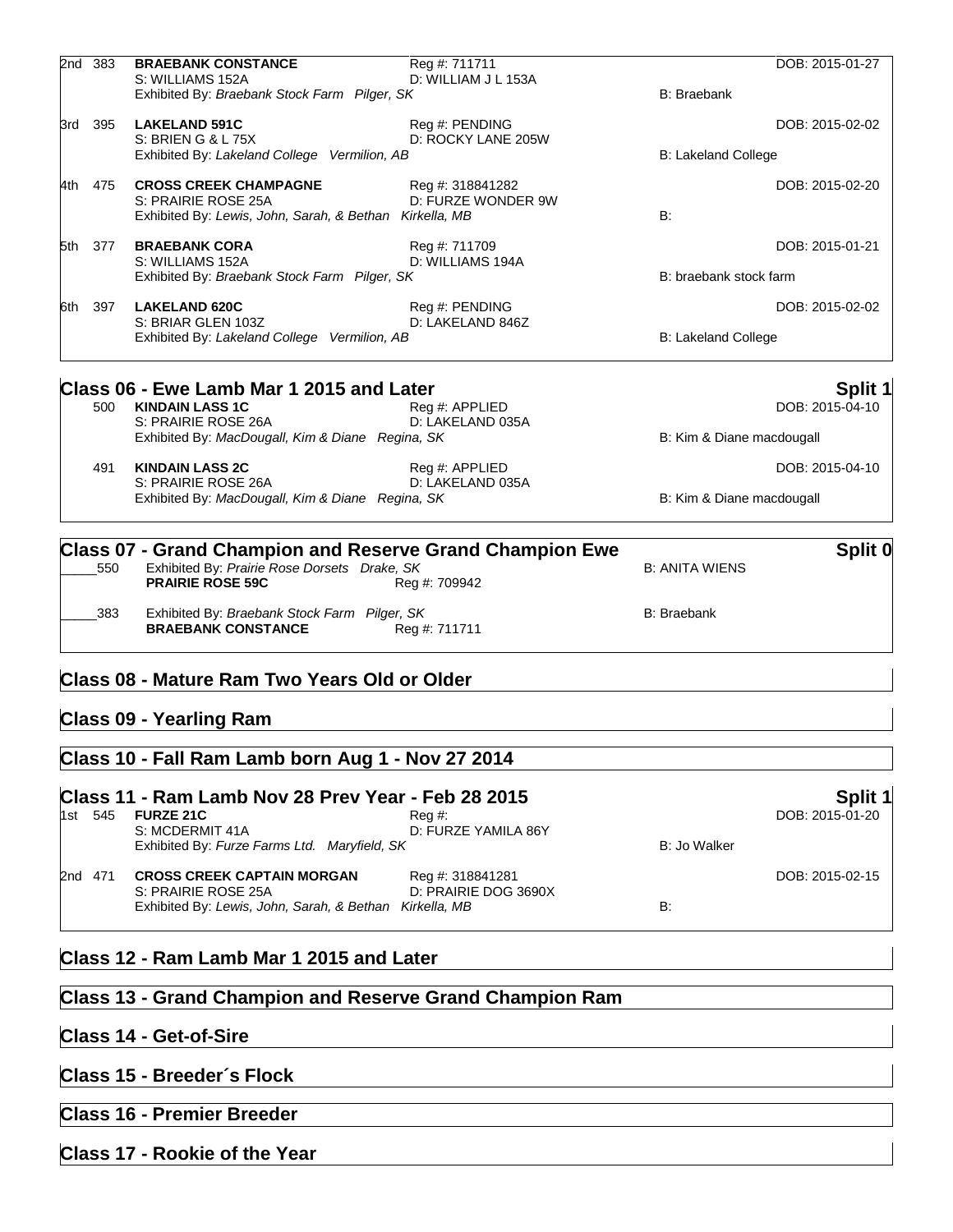#### **Katahdin - 300K Katahdin**

#### **Judged By: Patric Lyster Halkirk, AB**

# **Class 01 - Mature Ewe Two Years Old or Older**

## **Class 02 - Ewe with lamb (born Jan 1 2015 or later) at side**

|      |         | <b>Class 03 - Yearling Ewe</b>                                       |                                       |                            | Split 1         |
|------|---------|----------------------------------------------------------------------|---------------------------------------|----------------------------|-----------------|
|      | 1st 503 | <b>JJCM B908</b><br><b>S: JJCM A401</b>                              | Reg #: P-[CAN]25069-A<br>D: JJCM A383 |                            | DOB: 2014-06-07 |
|      |         | Exhibited By: Mish Katahdins Glenavon, SK                            |                                       | <b>B: Mish Katahdins</b>   |                 |
|      | 2nd 522 | <b>JJCM 255B</b>                                                     | Reg #: 24729                          |                            | DOB: 2014-02-27 |
|      |         | S: ADS 0111Y<br>Exhibited By: Schryvers Katahdin Farm Hudson Bay, SK | D: JJCM 242Z                          | B: Jeff and Janette Mish   |                 |
|      | 3rd 508 | <b>JJCM B927</b>                                                     | Reg #: P-[CAN]24560-A                 |                            | DOB: 2014-06-18 |
|      |         | S: JJCM A401<br>Exhibited By: Mish Katahdins Glenavon, SK            | D: JJCM A433                          | <b>B: Mish Katahdins</b>   |                 |
|      | 4th 520 | <b>DSKF 775B</b>                                                     | Reg #: APPLIED                        |                            | DOB: 2014-03-03 |
|      |         | S: CCC 74Z<br>Exhibited By: Schryvers Katahdin Farm Hudson Bay, SK   | D: DSKF 115Z                          | B: Schryvers Katahdin Farm |                 |
|      | 5th 516 | <b>VLF 44B</b>                                                       | Reg #: APPLIED                        |                            | DOB: 2014-04-12 |
|      |         | S: JJCM 705X<br>Exhibited By: Vallarlane Farms Craven, SK            | D: DSKF 166Y                          | <b>B: Vallarlane Farms</b> |                 |
|      |         |                                                                      |                                       |                            |                 |
|      |         | Class 04 - Fall Ewe Lamb born Aug 1 - Nov 27 2014                    |                                       |                            |                 |
|      |         | Class 05 - Ewe Lamb Nov 28 prev year - Feb 28 2015                   |                                       |                            | Split 1         |
|      | 1st 505 | JJCM C27                                                             | Reg #: -[CAN]25076-                   |                            | DOB: 2015-02-17 |
|      |         | S: JJCM A401<br>Exhibited By: Mish Katahdins Glenavon, SK            | D: JJCM A305                          | <b>B: Mish Katahdins</b>   |                 |
|      | 2nd 510 | <b>JJCM C48</b>                                                      | Reg #: P-[CAN]25085-A                 |                            | DOB: 2015-02-22 |
|      |         | S: ADS 0111Y<br>Exhibited By: Mish Katahdins Glenavon, SK            | D: JJCM 246Z                          | <b>B: Mish Katahdins</b>   |                 |
|      |         |                                                                      |                                       |                            |                 |
|      |         | Class 06 - Ewe Lamb Mar 1 2015 and Later                             |                                       |                            | Split 1         |
|      | 1st 506 | <b>JJCM C100</b><br>S: ADS 0111Y                                     | Reg #: P-[CAN]25092-A<br>D: JJCM 392Z |                            | DOB: 2015-03-01 |
|      |         | Exhibited By: Mish Katahdins Glenavon, SK                            |                                       | <b>B: Mish Katahdins</b>   |                 |
|      | 2nd 521 | <b>DSKF 958C</b>                                                     | Reg #: APPLIED                        |                            | DOB: 2015-03-07 |
|      |         | S: CCC 74Z<br>Exhibited By: Schryvers Katahdin Farm Hudson Bay, SK   | D: DSKF 205A                          | B: Schryvers Katahdin Farm |                 |
|      | 3rd 461 | <b>PRK 15C</b>                                                       | Reg #: 24970                          |                            | DOB: 2015-03-24 |
|      |         | S: BRT 914B<br>Exhibited By: Kish, Pam Leross, SK                    | D: PRK 100B                           | B: Pam Kish                |                 |
| 4th. | 519     | <b>DSKF 118C</b>                                                     | Reg #: APPLIED                        |                            | DOB: 2015-03-24 |
|      |         | S: CCC 74Z<br>Exhibited By: Schryvers Katahdin Farm Hudson Bay, SK   | <b>D: DSKF 18Z</b>                    | B: Schryvers Katahdin Farm |                 |
|      |         |                                                                      |                                       |                            |                 |
| 5th  | -511    | <b>JJCM C124</b><br>S: JJCM A401                                     | Reg #: P-[CAN]25078-A<br>D: JJCM A430 |                            | DOB: 2015-03-08 |
|      |         | Exhibited By: Mish Katahdins Glenavon, SK                            |                                       | B: Mish Katahdins          |                 |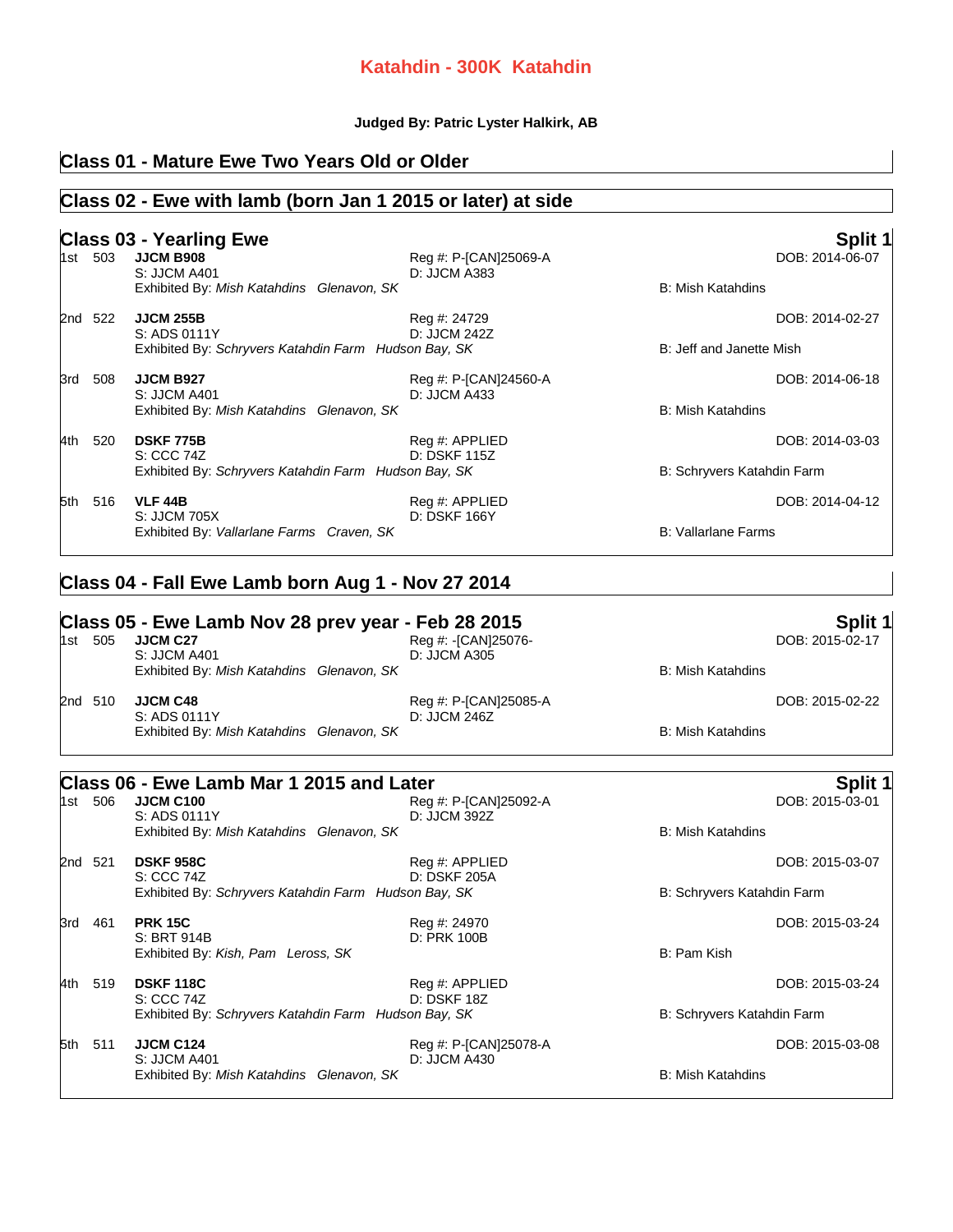| 1st 505 | <b>Class 07 - Grand Champion and Reserve Grand Champion Ewe</b><br>JJCM C27         | Reg #: -[CAN]25076-                   |                            | Split 0<br>DOB: 2015-02-17 |
|---------|-------------------------------------------------------------------------------------|---------------------------------------|----------------------------|----------------------------|
|         | S: JJCM A401<br>Exhibited By: Mish Katahdins Glenavon, SK                           | D: JJCM A305                          | <b>B: Mish Katahdins</b>   |                            |
| 2nd 506 | <b>JJCM C100</b><br>S: ADS 0111Y                                                    | Reg #: P-[CAN]25092-A<br>D: JJCM 392Z |                            | DOB: 2015-03-01            |
|         | Exhibited By: Mish Katahdins Glenavon, SK                                           |                                       | <b>B: Mish Katahdins</b>   |                            |
|         | Class 08 - Mature Ram Two Years Old and Older                                       |                                       |                            | Split 1                    |
| 1st 504 | <b>JJCM A401</b><br>S: BRT 213W<br>Exhibited By: Mish Katahdins Glenavon, SK        | Reg #: S-[CAN]24091-A<br>D: JJCM 308W | B: Mish Katahdins          | DOB: 2013-03-03            |
| 2nd 515 | <b>VLF 14A</b><br>S: JJCM 705X                                                      | Reg #: S-CAN24904-A<br>D: DSKF 40X    |                            | DOB: 2013-04-29            |
|         | Exhibited By: Vallarlane Farms Craven, SK                                           |                                       | <b>B: Vallarlane Farms</b> |                            |
|         | <b>Class 09 - Yearling Ram</b>                                                      |                                       |                            | Split 1                    |
| 1st 514 | <b>VLF 22B</b><br>S: JJCM 705X                                                      | Reg #: APPLIED<br>D: DSKF 3X          |                            | DOB: 2014-04-05            |
|         | Exhibited By: Vallarlane Farms Craven, SK                                           |                                       | <b>B: Vallarlane Farms</b> |                            |
|         | Class 10 - Fall Ram Lamb born Aug 1 - Nov 27 2014                                   |                                       |                            |                            |
| 1st 512 | Class 11 - Ram Lamb Nov 28 prev year - Feb 28 2015<br>JJCM C28                      | Reg #: S-[CAN]25083-A                 |                            | Split 1<br>DOB: 2015-02-18 |
|         | S: ADS 0111Y                                                                        | D: JJCM 153T                          |                            |                            |
|         | Exhibited By: Mish Katahdins Glenavon, SK                                           |                                       | <b>B: Mish Katahdins</b>   |                            |
| 1st 509 | Class 12 - Ram Lamb born Mar 1 2015 or later<br><b>JJCM C110</b>                    | Reg #: P-[CAN]25077-A                 |                            | Split 1<br>DOB: 2015-03-04 |
|         | S: JJCM A401                                                                        | D: JJCM A303                          |                            |                            |
|         | Exhibited By: Mish Katahdins Glenavon, SK<br><b>PRK 22C</b>                         |                                       | <b>B: Mish Katahdins</b>   |                            |
| 2nd 460 | S: SEB 88Z                                                                          | Reg #: APPLIED<br>D: JJCM A450        |                            | DOB: 2015-03-28            |
|         | Exhibited By: Kish, Pam Leross, SK                                                  |                                       | <b>B: PRK Katahdins</b>    |                            |
| 1st 509 | <b>Class 13 - Grand Champion and Reserve Grand Champion Ram</b><br><b>JJCM C110</b> | Reg #: P-[CAN]25077-A                 |                            | Split 0<br>DOB: 2015-03-04 |
|         | S: JJCM A401                                                                        | D: JJCM A303                          |                            |                            |
|         | Exhibited By: Mish Katahdins Glenavon, SK                                           |                                       | B: Mish Katahdins          |                            |
| 2nd 504 | <b>JJCM A401</b><br>S: BRT 213W                                                     | Reg #: S-[CAN]24091-A<br>D: JJCM 308W |                            | DOB: 2013-03-03            |
|         | Exhibited By: Mish Katahdins Glenavon, SK                                           |                                       | <b>B: Mish Katahdins</b>   |                            |
|         | <b>Class 14 - Get-Of-Sire</b>                                                       |                                       |                            | Split 1                    |
| 1st 507 | Exhibited By: Mish Katahdins Glenavon, SK                                           |                                       |                            |                            |
|         | <b>Class 15 - Breeder's Flock</b>                                                   |                                       |                            | <b>Split 1</b>             |
| 1st 513 | Exhibited By: Mish Katahdins Glenavon, SK                                           |                                       |                            |                            |
|         | <b>Class 16 - Premier Breeder</b>                                                   |                                       |                            | Split 0                    |
| 504     | Exhibited By: Mish Katahdins Glenavon, SK                                           |                                       |                            |                            |
|         |                                                                                     |                                       |                            |                            |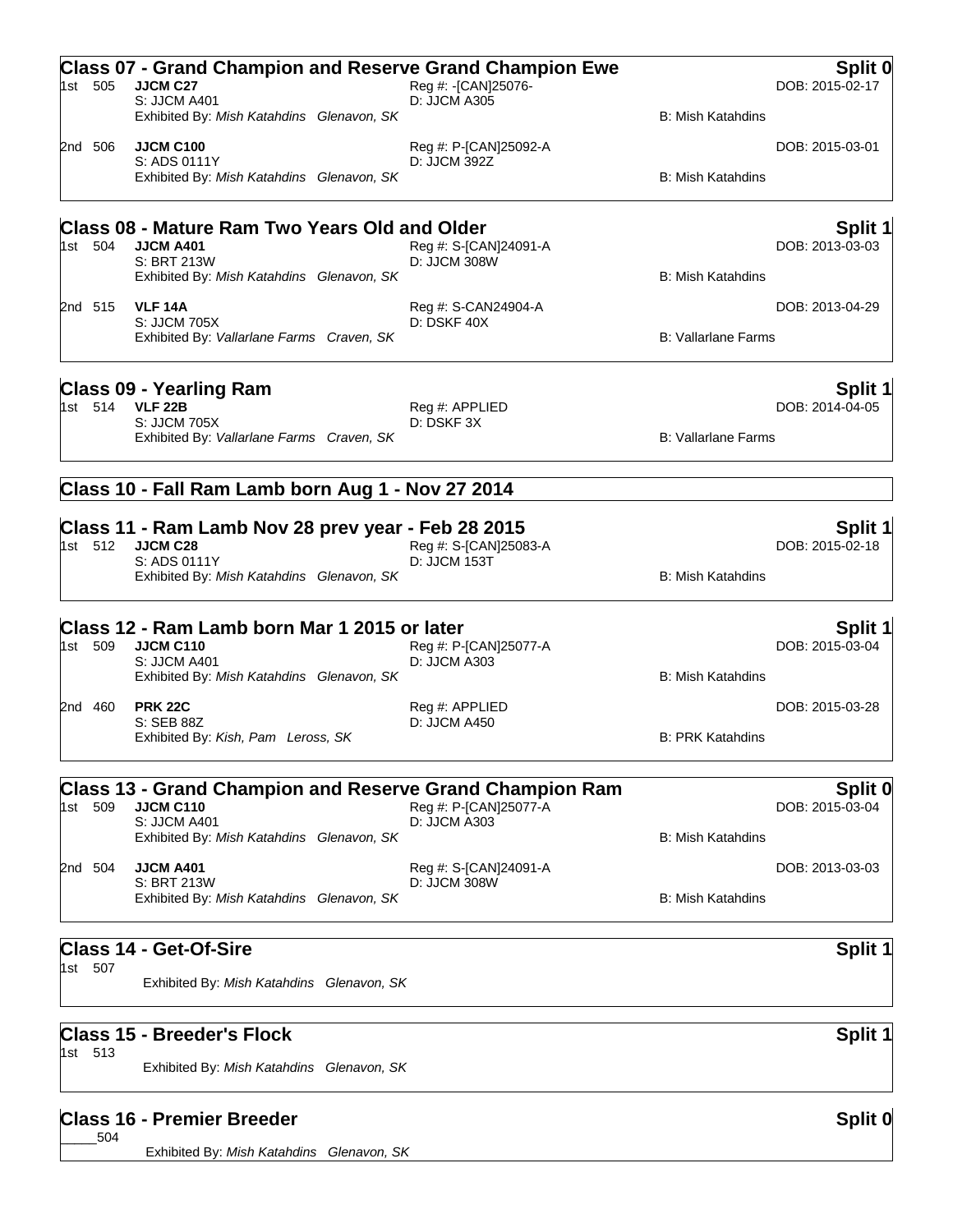# **Class 17 - Rookie of the Year**

# **Sheep Show: Suffolk - 300S Suffolk**

#### **Judged By: Patric Lyster Halkirk, AB**

|         | 1st 547 | <b>Class 01 - Mature Ewe Two Years Old or Older</b><br><b>MASTINE BARBIE 7A</b> |                                       |                                     | Split 1                    |
|---------|---------|---------------------------------------------------------------------------------|---------------------------------------|-------------------------------------|----------------------------|
|         |         | S: MASTINE TOM 35Y<br>Exhibited By: Furze Farms Ltd. Maryfield, SK              | Reg #: 687883<br>D: MASTINE BLAZE 18W | <b>B: Larry Mastine</b>             | DOB: 2013-02-19            |
|         |         | <b>JORDON 25 ANNABELLE</b>                                                      |                                       |                                     | DOB: 2010-01-27            |
| 2nd 389 |         | S: COTTONWOOD 4T                                                                | Reg #: 650532<br>D: JORDAN 28M        |                                     |                            |
|         |         | Exhibited By: Braebank Stock Farm Pilger, SK                                    |                                       | B:                                  |                            |
| 3rd     | 410     | <b>WARD BETTY 65Z</b>                                                           | Reg #: 676269                         |                                     | DOB: 2013-02-01            |
|         |         | S: PULLEN LAD 30U<br>Exhibited By: Flying F Ranch Weyburn, SK                   | D: WARD 3W                            | B:                                  |                            |
|         | 413     | <b>ROCKING S JILLY 1X</b>                                                       | Reg #: 653398                         |                                     | DOB: 2010-04-04            |
|         |         | S: WOOLITT ACRES 57W<br>Exhibited By: Flying F Ranch Weyburn, SK                | D: WARD 1W                            | B:                                  |                            |
|         |         | Class 02 Ewe with lamb (born Jan 1 2015 or later) at side                       |                                       |                                     | <b>Split 1</b>             |
|         | 1st 413 | <b>WARD BETTY 65Z</b>                                                           | Reg #: 676269                         | Tattoo: WARD 65Z DOB: 2013-02-01    |                            |
|         |         | S: PULLEN LAD 30U                                                               | D: WARD 3W                            | Weight: 0                           |                            |
|         |         | Calf at Side: FLYING F CHICO                                                    | Reg #: APPLIED                        | Tattoo:                             | DOB: 2015-05-02            |
|         |         | S: WESTWOOD ALTITUDE A11<br>Exhibited By: Flying F Ranch Weyburn, SK            | Sex: M                                | Weight: 0<br>B:                     | WPDA: 0.00                 |
|         |         | <b>Class 03 - Yearling Ewe</b>                                                  |                                       |                                     | <b>Split 1</b>             |
|         | 1st 382 | <b>JORDON 57B BETRIC</b>                                                        | Reg #: 703931                         |                                     | DOB: 2014-02-09            |
|         |         | S: JORDAN 52A<br>Exhibited By: Braebank Stock Farm Pilger, SK                   | D: BARRED OWL PINAPPLE 1R             | B:                                  |                            |
|         | 2nd 425 | <b>WARD 68B</b>                                                                 | Reg #: 705047                         |                                     | DOB: 2014-03-31            |
|         |         | S: THISTLESTONE 226Z<br>Exhibited By: Goudy, Billy Stoughton, SK                | D: WARD 54W                           | <b>B: Lois Trowell</b>              |                            |
|         |         | Class 04 - Fall Ewe Lamb born Aug 1 - Nov 27 2014                               |                                       |                                     |                            |
|         |         | Class 05 - Ewe Lamb Nov 28 Prev Year - Feb 28 2015                              |                                       |                                     | Split 1                    |
|         | 1st 444 | <b>7P NEEPAWA 16C</b>                                                           | Reg #: 708670                         |                                     | DOB: 2015-02-13            |
|         |         | S: SEMIAHMOO ARCHIE 3A<br>Exhibited By: Johnson, Wade & Laurel Grenfell, SK     | D: SHADOW SHR 1A                      | <b>B: WADE &amp; LAUREL JOHNSON</b> |                            |
|         | 2nd 451 | <b>7P CARBERRY 11C</b>                                                          | Reg #: 708692                         |                                     | DOB: 2015-01-28            |
|         |         | S: SEMIAHMOO ARCHIE 3A<br>Exhibited By: Johnson, Wade & Laurel Grenfell, SK     | D: 7P BRITTA 110A                     | <b>B: WADE &amp; LAUREL JOHNSON</b> |                            |
|         | 420     | <b>WARD 49C</b>                                                                 | Reg #: APPLIED FOR                    |                                     | DOB: 2015-02-05            |
|         |         | S: WARD 54Z<br>Exhibited By: Goudy, Billy Stoughton, SK                         | D: WARD 8Y                            | <b>B: Lois Trowell</b>              |                            |
|         |         |                                                                                 |                                       |                                     |                            |
|         |         | Class 06 - Ewe Lamb Mar 1 2015 and Later<br>1st 411 FLYING F NELLIE             | Reg #: APPLIED                        |                                     | Split 1<br>DOB: 2015-04-06 |

D: ROCKING S JILLY 1X

Exhibited By: Flying F Ranch Weyburn, SK B: Rocking S Farm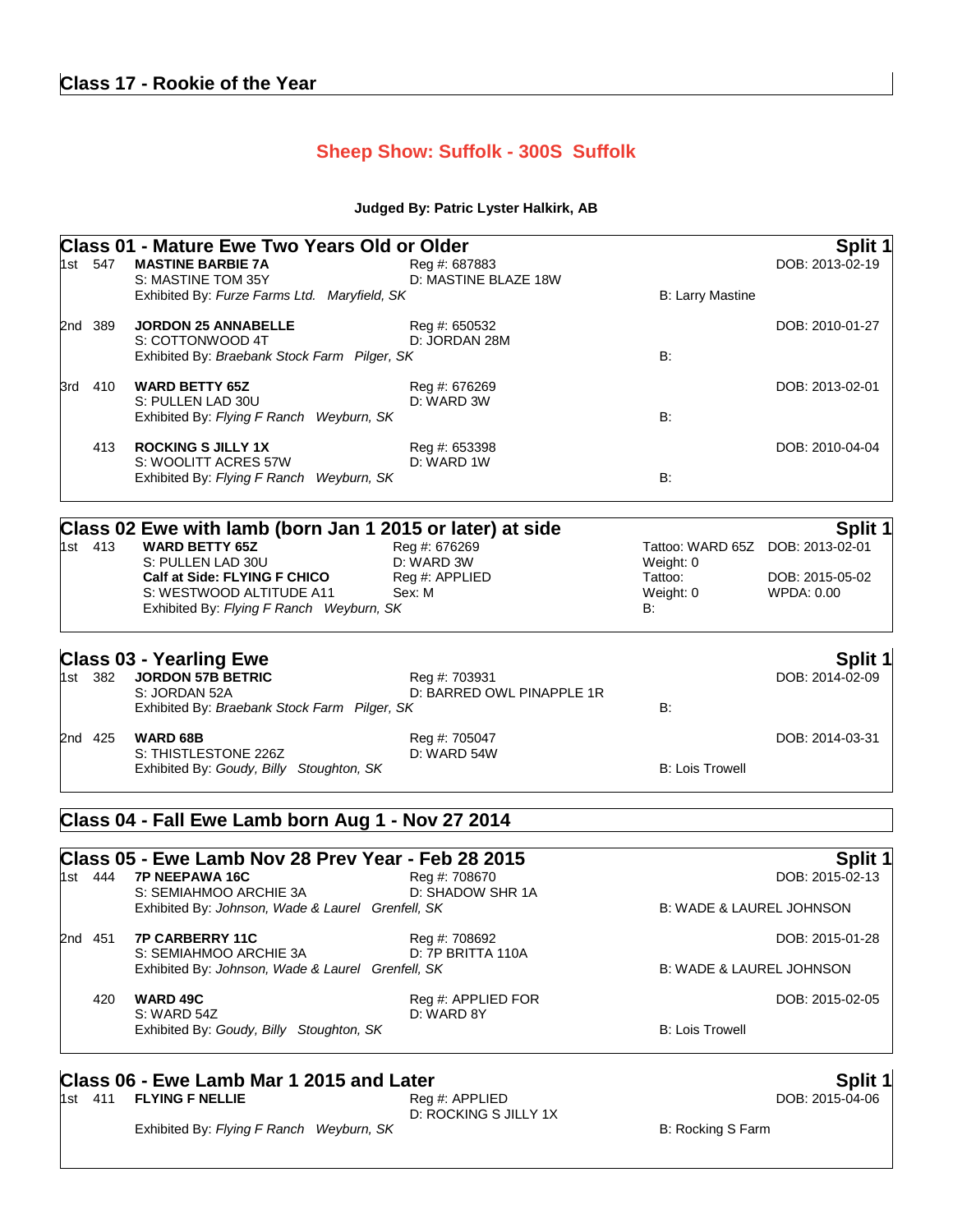|     | 2nd 531   | <b>ROCKING S LOIS 2C</b><br>S: ROCKING S ANGUS 7B<br>Exhibited By: Rocking S Ranch Nokomis, SK                                                                    | Reg #: APPLIED<br>D: WARD 1W            | B: Rocking S Ranch        | DOB: 2015-04-06                   |
|-----|-----------|-------------------------------------------------------------------------------------------------------------------------------------------------------------------|-----------------------------------------|---------------------------|-----------------------------------|
|     | 3rd 527   | <b>ROCKING S LINDA 4C</b><br>S: ROCKING S ANGUS 7B<br>Exhibited By: Rocking S Ranch Nokomis, SK                                                                   | Reg #: APPLIED<br>D: WESTMAN 767Z       | B: Rocking S Ranch        | DOB: 2015-05-13                   |
|     | 4th 416   | <b>FLYING F SUE</b><br>Exhibited By: Flying F Ranch Weyburn, SK                                                                                                   | Reg #: APPLIED<br>D: ROCKING S JILLY 1X | B: Rocking S Ranch        | DOB: 2015-04-06                   |
|     | 1st 547   | <b>Class 07 - Grand Champion and Reserve Grand Champion Ewe</b><br><b>MASTINE BARBIE 7A</b><br>S: MASTINE TOM 35Y<br>Exhibited By: Furze Farms Ltd. Maryfield, SK | Reg #: 687883<br>D: MASTINE BLAZE 18W   | <b>B: Larry Mastine</b>   | Split 0<br>DOB: 2013-02-19        |
|     | 2nd 411   | <b>FLYING F NELLIE</b><br>Exhibited By: Flying F Ranch Weyburn, SK                                                                                                | Reg #: APPLIED<br>D: ROCKING S JILLY 1X | B: Rocking S Farm         | DOB: 2015-04-06                   |
| 1st | 523       | <b>Class 08 - Mature Ram Two Years Old or Older</b><br><b>WARD 87A</b><br>S: PULLEN LAD 30U<br>Exhibited By: Rocking S Ranch Nokomis, SK                          | Reg #: 692417<br>D: WARD 37W            | <b>B: Lois Trowell</b>    | <b>Split 1</b><br>DOB: 2013-02-06 |
|     | 9999th375 | <b>JORDAN 53A</b><br>S: JORDAN 35X<br>Exhibited By: Braebank Stock Farm Pilger, SK                                                                                | Reg #: 687183<br>D: JORDAN 102Z         | B:                        | DOB: 2013-01-29                   |
|     | 1st 530   | <b>Class 09 - Yearling Ram</b><br><b>ROCKING S ANGUS 7B</b><br>S: DRINKSTONE SUPERSTUD<br>Exhibited By: Rocking S Ranch Nokomis, SK                               | Reg #: 704519<br>D: WESTMAN 767Z        | B: Rocking S Ranch        | <b>Split 1</b><br>DOB: 2014-03-28 |
|     | 2nd 526   | <b>ROCKING S JACK 8B</b><br>S: WESTMAN 877A<br>Exhibited By: Rocking S Ranch Nokomis, SK                                                                          | Reg #: 704524<br>D: ROCKING S JILLY 1X  | B: Rocking S Ranch        | DOB: 2014-06-30                   |
|     | 3rd 533   | <b>ROCKING S JACKSON 9B</b><br>S: WESTMAN 877A<br>Exhibited By: Rocking S Ranch Nokomis, SK                                                                       | Reg #: 704525<br>D: ROCKING S JILLY 1X  | B: Rocking S Ranch        | DOB: 2014-06-30                   |
|     |           | Class 10 - Fall Ram Lamb born Aug 1 - Nov 27 2014                                                                                                                 |                                         |                           |                                   |
|     | 1st 549   | Class 11 - Ram Lamb Nov 28 Prev Year - Feb 28 2015<br><b>FURZE CROWN 35C</b><br>S: FURZE APOLLO 32A<br>Exhibited By: Furze Farms Ltd. Maryfield, SK               | Reg #: 710539<br>D: WARD 115A           | B: Jo Walker              | Split 1<br>DOB: 2015-01-22        |
|     | 2nd 449   | 7P GILLAM 17C<br>S: SEMIAHMOO ARCHIE 3A<br>Exhibited By: Johnson, Wade & Laurel Grenfell, SK                                                                      | Reg #: 708678<br>D: 7P FERGIE 25X       | B: WADE & LAUREL JOHNSON  | DOB: 2015-02-13                   |
|     | 496       | <b>KIMDAIN LADD 221</b><br>S: WOOLFIT ACRES 920X<br>Exhibited By: MacDougall, Kim & Diane Regina, SK                                                              | Reg #: APPLIED<br>D: ATKINSON 28Z       | B: Kim & Diane MacDougall | DOB: 2015-02-24                   |
|     | 455       | 7P BRANDON 10C                                                                                                                                                    | Reg #: 728691                           |                           | DOB: 2015-01-28                   |

S: SEMIAHOO ARCHIE 3A D: 7P BRITTA 110A Exhibited By: *Johnson, Wade & Laurel Grenfell, SK* B: WADE & LAUREL JOHNSON